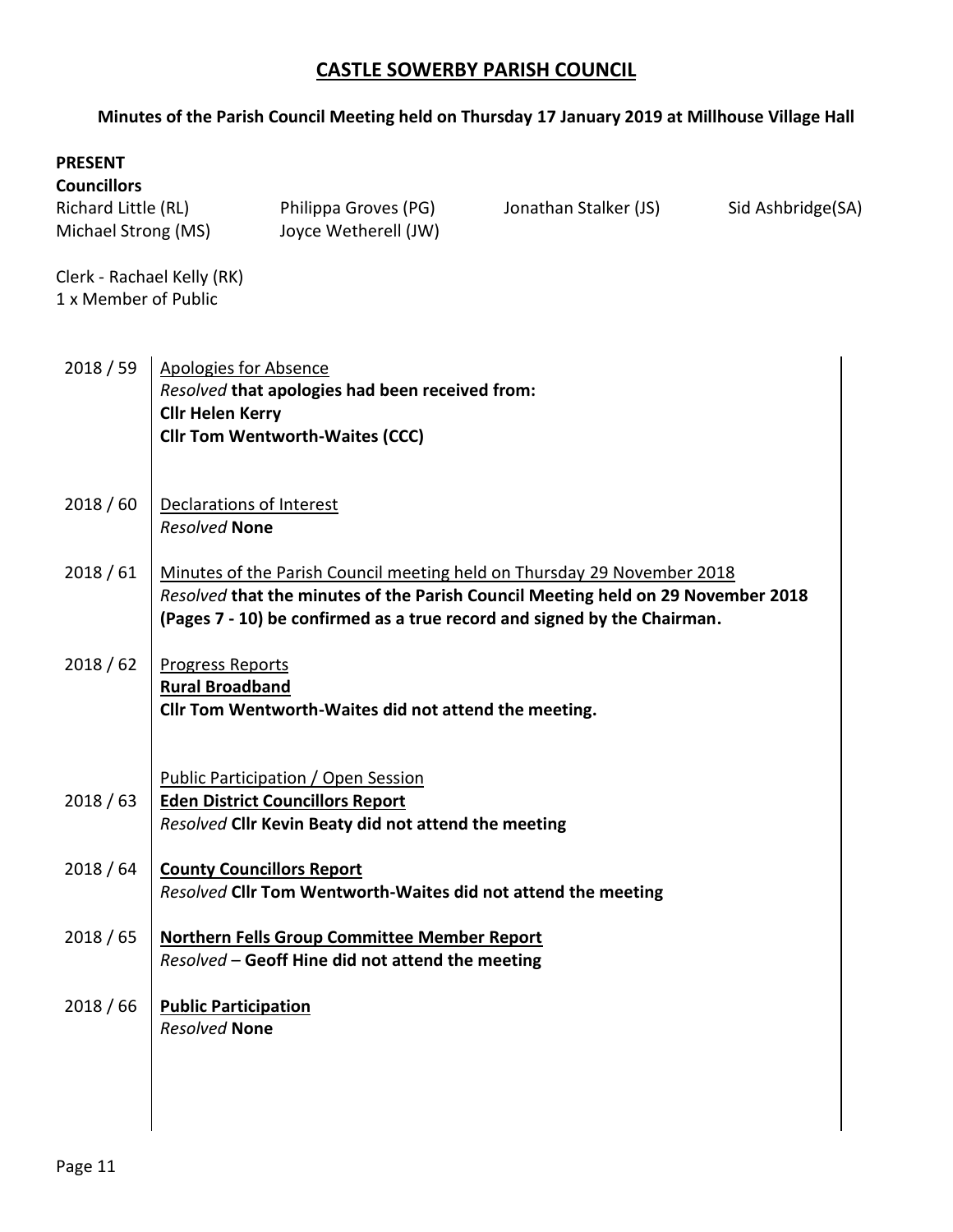| 2018/67   | <b>Planning Matters</b><br>Resolved that the following applications were received from Eden District Council. The<br>Clerk to inform EDC of the Councils' observations as follows:<br><b>None</b> |                                                                                                           |   |             |                    |        |           |  |
|-----------|---------------------------------------------------------------------------------------------------------------------------------------------------------------------------------------------------|-----------------------------------------------------------------------------------------------------------|---|-------------|--------------------|--------|-----------|--|
| 2018/68   | Resolved to note the decisions of Eden District Council with regard to the following<br>applications:<br><b>None</b>                                                                              |                                                                                                           |   |             |                    |        |           |  |
| 2018/69   | <b>Financial Records</b><br>Resolved that the funds currently stand at £6,938.66 and be received and noted.                                                                                       |                                                                                                           |   |             |                    |        |           |  |
| 2018 / 70 | Resolved that the Chairman was authorised to sign the cash book / bank reconciliation                                                                                                             |                                                                                                           |   |             |                    |        |           |  |
| 2018 / 71 | Resolved that the precept agreed at the November 2018 meeting be set at £2,500 for<br><b>RK</b><br>YE 31.03.2020                                                                                  |                                                                                                           |   |             |                    |        |           |  |
| 2018/72   |                                                                                                                                                                                                   | Resolved that the following payments be made and income noted                                             |   |             |                    |        |           |  |
|           | Date                                                                                                                                                                                              | <b>Description</b>                                                                                        |   | Expenditure | Income             |        | <b>RK</b> |  |
|           | 09/11/2018                                                                                                                                                                                        | <b>EDC</b>                                                                                                |   |             | $\pmb{\mathsf{f}}$ | 231.29 |           |  |
|           | 10/12/2018                                                                                                                                                                                        | Deposit                                                                                                   |   |             | £                  | 25.00  |           |  |
|           | 17/01/2019                                                                                                                                                                                        | R Kelly Wages & Expenses                                                                                  | £ | 150.72      |                    |        |           |  |
|           | 17/01/2019                                                                                                                                                                                        | <b>HMRC</b>                                                                                               | £ | 32.60       |                    |        |           |  |
|           | 17/01/2019                                                                                                                                                                                        | Glasdon                                                                                                   | £ | 2,983.50    |                    |        |           |  |
|           |                                                                                                                                                                                                   | 17/01/2019   Millhouse & District Village Hall                                                            | £ | 40.00       |                    |        |           |  |
|           |                                                                                                                                                                                                   |                                                                                                           |   |             |                    |        |           |  |
| 2018 / 73 | Schedule of Correspondence, Notices, Publications & Matters Arising<br>To discuss any upcoming parish projects which could apply for a grant from CSPC.                                           |                                                                                                           |   |             |                    |        |           |  |
|           | Resolved to set aside some monies for the play group to improve the outside area at                                                                                                               |                                                                                                           |   |             |                    |        |           |  |
|           | Millhouse Village Hall.                                                                                                                                                                           |                                                                                                           |   |             |                    |        |           |  |
|           |                                                                                                                                                                                                   | Resolved to contact a contractor to refurbish the back and white fingerpost signs                         |   |             |                    |        |           |  |
| 2018 / 74 |                                                                                                                                                                                                   | within the parish and use funds to cover the costs.                                                       |   |             |                    |        | <b>RL</b> |  |
|           |                                                                                                                                                                                                   |                                                                                                           |   |             |                    |        |           |  |
|           | To discuss the grit bins                                                                                                                                                                          |                                                                                                           |   |             |                    |        |           |  |
|           | Resolved to monitor the new grit bins and purchase more next year if needed. The                                                                                                                  |                                                                                                           |   |             |                    |        |           |  |
| 2018 / 75 | Clerk to contact CCC to ask when grit will be delivered to the parish.                                                                                                                            |                                                                                                           |   |             |                    |        | <b>RK</b> |  |
|           |                                                                                                                                                                                                   |                                                                                                           |   |             |                    |        |           |  |
| 2018 / 76 |                                                                                                                                                                                                   | To discuss any highways issues within the parish<br>The clerk to contact CCC Highways with the following: |   |             |                    | RK     |           |  |
|           |                                                                                                                                                                                                   | The bridge on the B5305 $-$ to follow up previous request for barrier/reflective                          |   |             |                    |        |           |  |
|           | sign etc.                                                                                                                                                                                         |                                                                                                           |   |             |                    |        |           |  |
|           | ٠                                                                                                                                                                                                 | <b>Bridge near Blue Bell damaged</b>                                                                      |   |             |                    |        |           |  |
|           | Wall south of Sour Nook damaged on B5305                                                                                                                                                          |                                                                                                           |   |             |                    |        |           |  |
|           | <b>Potholes - Inglewood Edge</b>                                                                                                                                                                  |                                                                                                           |   |             |                    |        |           |  |
|           | Cow Rigg - Skelton Wood End - Gullies need cleaned out                                                                                                                                            |                                                                                                           |   |             |                    |        |           |  |
|           |                                                                                                                                                                                                   |                                                                                                           |   |             |                    |        |           |  |